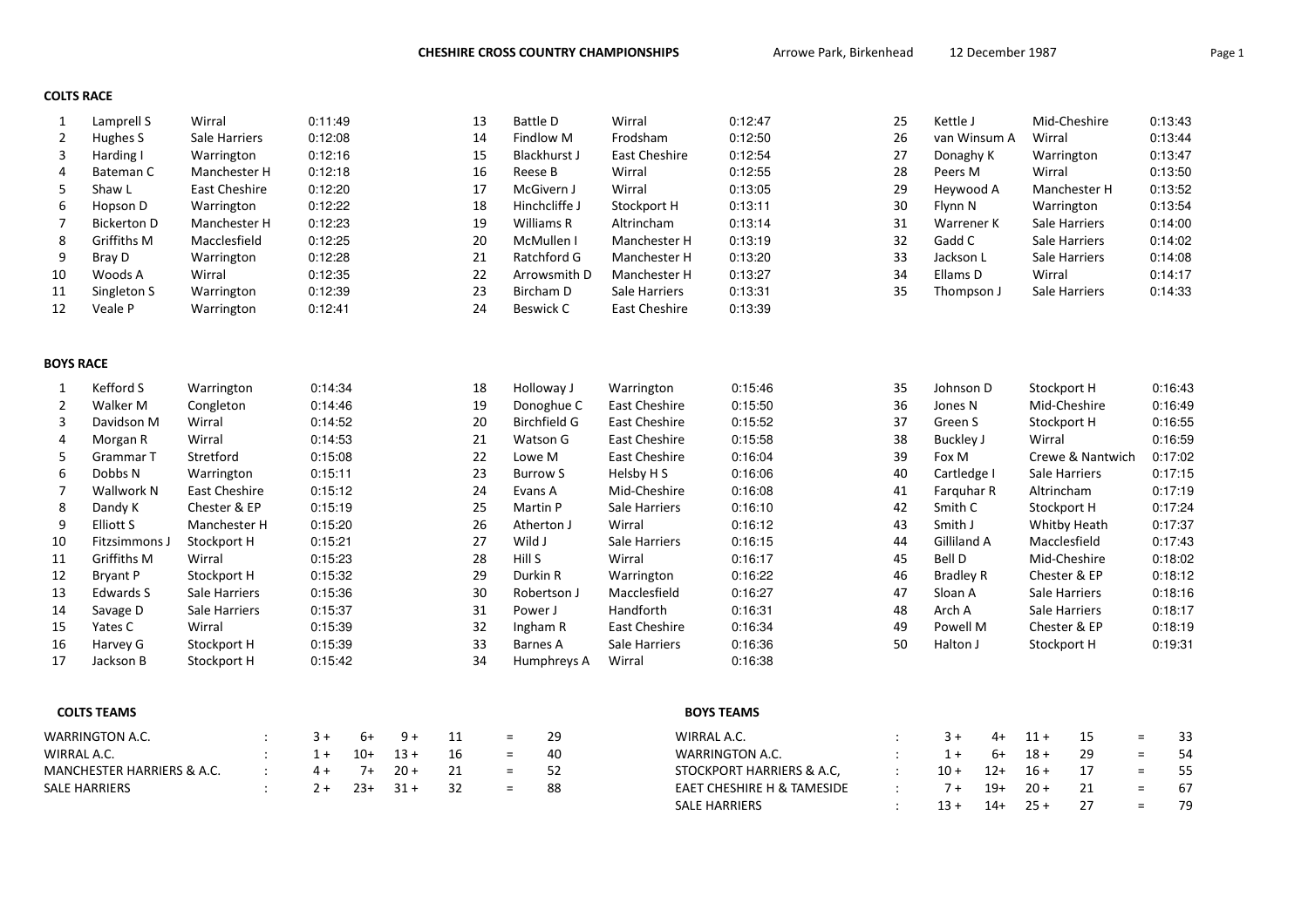## YOUTHS RACE

|    | Evans R    | Wirral           | 0:21:51 | 15 | Sheilds G        | Stretford        | 0:23:45 | 29 | Spencer J   | Manchester H  | 0:24:54 |
|----|------------|------------------|---------|----|------------------|------------------|---------|----|-------------|---------------|---------|
|    | King M     | Wirral           | 0:21:52 | 16 | Verdaguer J      | Stockport H      | 0:23:49 | 30 | McKevitt S  | Wirral        | 0:24:55 |
| 3  | Molyneux R | Sale Harriers    | 0:21:58 | 17 | Doyle S          | East Cheshire    | 0:23:56 | 31 | Bonnelle C  | East Cheshire | 0:25:00 |
| 4  | Mahon B    | Stretford        | 0:22:11 | 18 | Heath D          | Winsford         | 0:23:59 | 32 | Archer N    | Chester & EP  | 0:25:05 |
| 5. | Poustie M  | Wirral           | 0:22:25 | 19 | Nutter A         | Stockport H      | 0:24:03 | 33 | Kirk D      | Sale Harriers | 0:25:08 |
| 6  | Cooper S   | Sale Harriers    | 0:22:47 | 20 | Garton W         | Warrington       | 0:24:10 | 34 | Stockdale J | Sale Harriers | 0:25:08 |
|    | Moody J    | Macclesfield     | 0:22:53 | 21 | Buckley L        | Sale Harriers    | 0:24:11 | 35 | Fairhurst J | Wirral        | 0:25:09 |
| 8  | McKevitt L | Wirral           | 0:22:58 | 22 | Corbett J        | Wirral           | 0:24:11 | 36 | Humphreys C | Wirral        | 0:25:24 |
| 9  | Roylance I | Frodsham         | 0:23:10 | 23 | Long J           | Altrincham       | 0:24:25 | 37 | Johnson S   | Wallasey      | 0:25:55 |
| 10 | Hannam M   | Crewe & Nantwich | 0:23:10 | 24 | Dolan M          | Warrington       | 0:24:28 | 38 | Blackshaw B | Stockport H   | 0:26:06 |
| 11 | Wright I   | Warrington       | 0:23:25 | 25 | Brooker M        | Sale Harriers    | 0:24:30 | 39 | Farrell D   | Wallasey      | 0:27:48 |
| 12 | Murphy C   | Sale Harriers    | 0:23:35 | 26 | Baxendale S      | Sale Harriers    | 0:24:37 | 40 | Coogan L    | Wirral        | 0:28:05 |
| 13 | Marlin A   | Wirral           | 0:23:39 | 27 | Robson D         | Stockport H      | 0:24:48 | 41 | Buckley A   | Chester & EP  | 0:29:34 |
| 14 | Green P    | East Cheshire    | 0:23:45 | 28 | <b>Buckley R</b> | Crewe & Nantwich | 0:24:54 |    |             |               |         |

## JUNIOR RACE

|   | Jones S    | Sale Harriers | 0:30:41 | 10 | Rehman Talib | Stockport H      | 0:33:07 | 19 | Rimmer W         | Altrincham    | 0:36:06 |
|---|------------|---------------|---------|----|--------------|------------------|---------|----|------------------|---------------|---------|
|   | Wild A     | Sale Harriers | 0:31:25 | 11 | O'Grady D    | Sale Harriers    | 0:33:19 | 20 | Nuttall G        | Wirral        | 0:36:31 |
|   | McKay K    | Sale Harriers | 0:31:48 | 12 | Savage L     | Sale Harriers    | 0:33:42 | 21 | Morrill R        | Warrington    | 0:36:33 |
| 4 | Piegrome T | Warrington    | 0:31:53 | 13 | Jones N      | Crewe & Nantwich | 0:34:06 | 22 | <b>Bennett G</b> | Congleton     | 0:37:22 |
|   | Dawson S   | Chester & EP  | 0:31:56 | 14 | Burke N      | Wallasey         | 0:34:21 | 23 | Clague A         | Chester & EP  | 0:37:35 |
|   | Bowie N    | Altrincham    | 0:31:59 | 15 | Webster D    | Frodsham         | 0:34:39 | 24 | Smith S          | Sale Harriers | 0:37:51 |
|   | Shepley S  | Wirral        | 0:32:10 | 16 | Evans M      | Wirral           | 0:34:42 | 25 | Pass S           | Warrington    | 0:39:29 |
|   | Kelly S    | Wirral        | 0:32:25 | 17 | Whiteley S   | Sale Harriers    | 0:35:09 |    |                  |               |         |
| a | Woodward S | Winsford      | 0:32:31 | 18 | Hodgins S    | Wirral           | 0:35:43 |    |                  |               |         |

## YOUTHS TEAMS

| WIRRAL A.C.                     |     |          |                          |  |
|---------------------------------|-----|----------|--------------------------|--|
| SALE HARRIERS                   |     | $6+$ 12+ | $\overline{\phantom{0}}$ |  |
| STOCKPORT HARRIERS & AC.      : | 16+ |          |                          |  |

### JUNIOR TEAMS

| <b>SALE HARRIERS</b> |  | 1+ | $-3+$  | $=$ |  |
|----------------------|--|----|--------|-----|--|
| WIRRAL A.G.          |  | 8+ | $16 +$ | $=$ |  |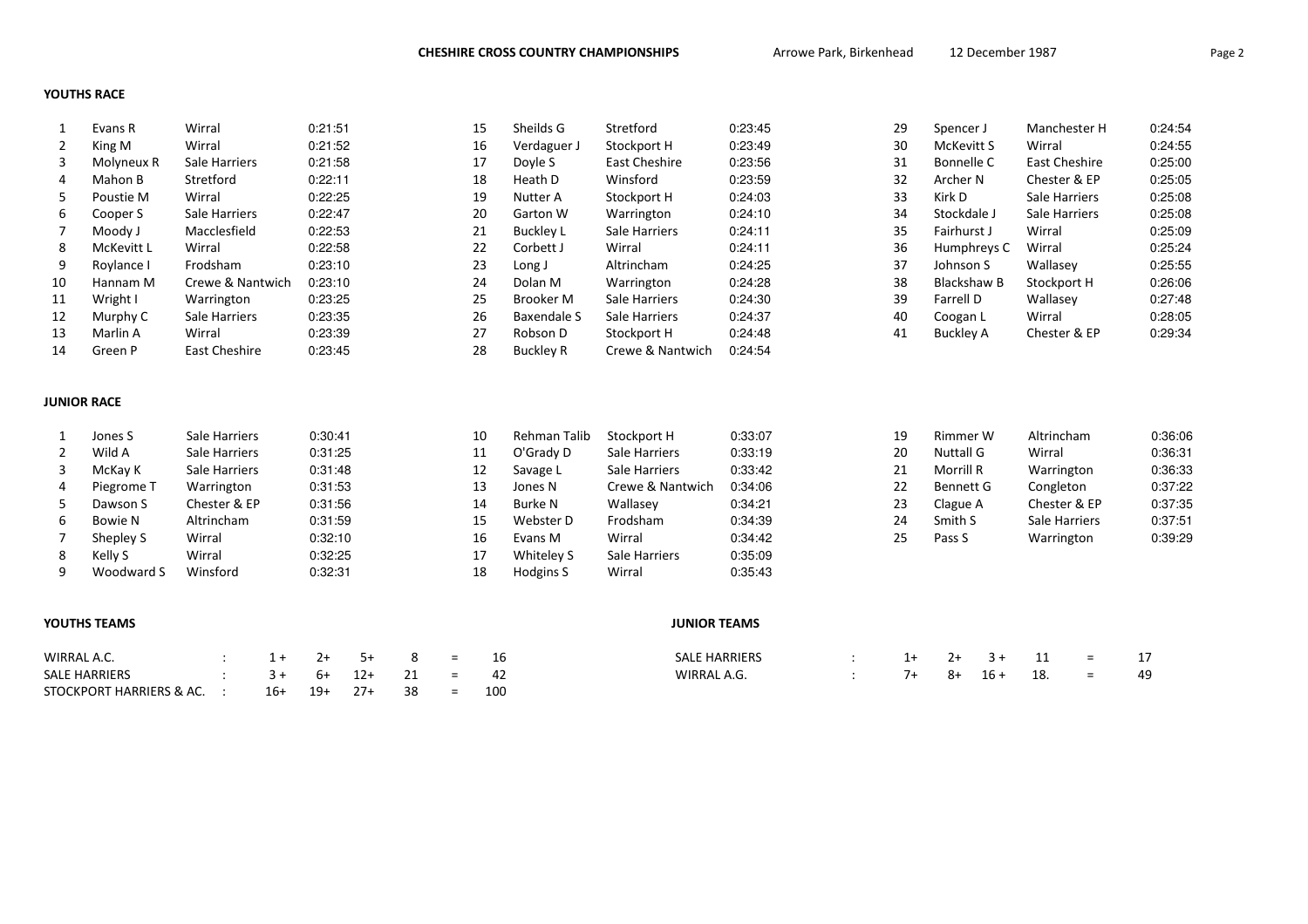CHESHIRE CROSS COUNTRY CHAMPIONSHIPS **Arrowe Park, Birkenhead** 12 December 1987 **Page 3** Page 3

# SENIOR RACE

| $\mathbf{1}$   | Hussain B          | <b>Stockport Striders</b> | 0:36:17 | 46     | Wycherley Joe      | <b>BICC Helsby</b>       | 0:40:37 | 91  | Nolan P            | Macclesfield        |         |
|----------------|--------------------|---------------------------|---------|--------|--------------------|--------------------------|---------|-----|--------------------|---------------------|---------|
| $\overline{2}$ | Locke D            | South Cheshire            | 0:36:29 | 47     | Richards G         | Wirral                   | 0:40:39 | 92  | Goulden E          | Altrincham          | 0:42:32 |
| 3              | Harrison RN        | Warrington                | 0:36:42 | 48     | <b>Burgess M</b>   | East Cheshire            | 0:40:45 | 93  | Simpson K          | Wallasev            | 0:42:34 |
| 4              | Wilson D           | Wirral                    | 0:36:46 | 49     | Goulden B          | Sale Harriers            | 0:40:48 | 94  | Bell I             | Handforth           | 0:42:40 |
| 5              | Peach N            | Sale Harriers             | 0:37:07 | 50     | Carrington D       | Spectrum Striders        | 0:40:49 | 95  | <b>Garnett N</b>   | Spectrum Striders   | 0:42:48 |
| 6              | Geddes A           | Crewe & Nantwich          | 0:37:13 | 51     | Pratten N          | Wirral                   | 0:40:51 | 96  | Wycherley John     | <b>BICC Helsby</b>  | 0:42:50 |
| $\overline{7}$ | Kehoe F            | Wirral                    | 0:37:31 | 52     | Rose J             | Altrincham               | 0:40:56 | 97  | Booth J            | Crewe & Nantwich    | 0:42:51 |
| 8              | McBain I           | Wirral                    | 0:37:37 | 53     | Weatherhead P      | Wirral                   | 0:40:59 | 98  | Barnes D           | Wirral              | 0:42:56 |
| 9              | Girvan M           | Warrington                | 0:37:45 | 54     | O'Reilly T         | Warrington               | 0:41:00 | 99  | Jeffs P            | Wirral              | 0:42:57 |
| 10             | Mulhearn F         | Sale Harriers             | 0:37:47 | 55     | McGall R           | Altrincham               | 0:41:03 | 100 | Leah G             | Macclesfield        | 0:42:58 |
| 11             | Taylor D           | Sale Harriers             | 0:38:02 | 56     | Crook S            | Mid-Cheshire             | 0:41:04 | 101 | Coats J            | Mid-Cheshire        | 0:43:01 |
| 12             | Peers R            | Altrincham                | 0:38:03 | 57     | Sealby A           | Crewe & Nantwich         | 0:41:05 | 102 | Walton D           | Altrincham          | 0:43:02 |
| 13             | Woodhouse K        | Warrington                | 0:38:19 | 58     | Withey K           | Wirral                   | 0:41:07 | 103 | Derbyshire R       | Stockport H         | 0:43:13 |
| 14             | Walner P           | Sale Harriers             | 0:38:26 | 59     | Shaw C             | Wirral                   | 0:41:10 | 104 | Clarke P           | Warrington          | 0:43:15 |
| 15             | Wood R             | <b>BICC Helsby</b>        | 0:38:28 | 60     | Felce I            | Stockport H              | 0:41:17 | 105 | Anderson M         | Whitby Heath        | 0:43:16 |
| 16             | Norman J           | Altrincham                | 0:38:29 | 61     | Mossley D          | Sale Harriers            | 0:41:21 | 106 | Marshall R         | <b>Halton Sport</b> | 0:43:18 |
| 17             | Turnbull D         | Stockport H               | 0:38:31 | 62     | Hulse C            | Warrington               | 0:41:22 | 107 | Brennan S          | Wirral              | 0:43:20 |
| 18             | <b>Buckley A</b>   | Warrington                | 0:38:34 | 63     | Morris A           | Chester & EP             | 0:41:24 | 108 | Westall K          | Wallasey            | 0:43:24 |
| 19             | Houghton A         | Warrington                | 0:38:38 | 64     | Lightfoot A        | Mid-Cheshire             | 0:41:25 | 109 | Dudley B           | Chester & EP        | 0:43:26 |
| 20             | Wilkinson I        | Sale Harriers             | 0:38:40 | 65     | Morgan C           | Chester & EP             | 0:41:25 | 110 | Settle G           | Warrington          | 0:43:26 |
| 21             | Donnelly B         | Wirral                    | 0:38:43 | 66     | Panayiotou D       | Altrincham               | 0:41:34 | 111 | Seed V             | Wirral              | 0:43:30 |
| 22             | Kinch M            | Warrington                | 0:38:46 | 67     | Clarke P           | Wirral                   | 0:41:38 | 112 | Edmunds S          | Sale Harriers       | 0:43:36 |
| 23             | Pickwell P         | Altrincham                | 0:38:48 | 68     | Downie J           | Wallasey                 | 0:41:40 | 113 | Gaskell AJ         | Wirral              | 0:43:38 |
| 24             | Abbott P           | Warrington                | 0:38:54 | 69     | Stoneley C         | South Cheshire           | 0:41:43 | 114 | Hindle N           | Altrincham          | 0:43:44 |
| 25             | Oldham M           | Manchester H              | 0:39:08 | 70     | Bohan P            | Wirral                   | 0:41:45 | 115 | O'Toole K          | Crewe & Nantwich    | 0:43:47 |
| 26             | Jones M            | Sale Harriers             | 0:39:11 | $71\,$ | Walker S           | Warrington               | 0:41:48 | 116 | Coatsworth AK      | <b>BICC Helsby</b>  | 0:43:48 |
| 27             | Carter I           | <b>East Cheshire</b>      | 0:39:16 | 72     | Cottrell J         | Wallasey                 | 0:41:48 | 117 | Jones B            | Crewe & Nantwich    | 0:43:49 |
| 28             | Wooldridge A       | Altrincham                | 0:39:24 | 73     | Graham S           | Altrincham               | 0:41:55 | 118 | Sevens D           | Mid-Cheshire        | 0:43:51 |
| 29             | Hyde P             | Altrincham                | 0:39:27 | 74     | <b>Edwards M</b>   | <b>BICC Helsby</b>       | 0:42:01 | 119 | Wilkinson B        | Manchester H        | 0:43:57 |
| 30             | Leslie M           | Oldham & Royton           | 0:39:33 | 75     | Isherwood D        | Wirral                   | 0:42:04 | 120 | Humphries J        | Bollington          | 0:44:05 |
| 31             | Wilkinson D        | Wirral                    | 0:39:39 | 76     | Kershaw J          | Macclesfield             | 0:42:05 | 121 | Tighe M            | Sale Harriers       | 0:44:06 |
| 32             | Warren D           | Winsford                  | 0:39:49 | 77     | Rigg A             | Crewe & Nantwich         | 0:42:06 | 122 | Hardcastle M       | Wallasev            | 0:44:07 |
| 33             | <b>Withers G</b>   | Chester & EP              | 0:39:50 | 78     | <b>Barlow A</b>    | Altrincham               | 0:42:07 | 123 | Catlow P           | South Cheshire      | 0:44:12 |
| 34             | Weatherall I       | Frodsham                  | 0:39:50 | 79     | Arnold D           | Spectrum Striders        | 0:42:10 | 124 | Keenan I           | Sale Harriers       | 0:44:39 |
| 35             | Ratcliffe G        | Warrington                | 0:39:54 | 80     | <b>Bickerton G</b> | South Cheshire           | 0:42:11 | 125 | Williams A         | South Cheshire      | 0:44:41 |
| 36             | Murray R           | Macclesfield              | 0:39:55 | 81     | Lawson G           | Manchester H             | 0:42:13 | 126 | Wood S             | Winsford            | 0:44:43 |
| 37             | Scott M            | Stockport H               | 0:39:55 | 82     | Lansdale P         | Wallasey                 | 0:42:15 | 127 | Mackie P           | Mid-Cheshire        | 0:44:44 |
| 38             | Grant B            | South Cheshire            | 0:40:11 | 83     | Addis A            | Macclesfield             | 0:42:16 | 128 | Jenkins A          | Wallasey            | 0:44:48 |
| 39             | <b>Tunstall M</b>  | Wirral                    | 0:40:13 | 84     | <b>Bragg G</b>     | Bollington               | 0:42:17 | 129 | Hough D            | Chester & EP        | 0:44:50 |
| 40             | <b>Isaacs T</b>    | Wirral                    | 0:40:15 | 85     | Thornton MJ        | Stockport H              | 0:42:18 | 130 | <b>Tunstall R</b>  | <b>BICC Helsby</b>  | 0:44:52 |
| 41             | Fowler M           | Handforth                 | 0:40:18 | 86     | Walton D           | Wallasey                 |         | 131 | Stanley K          | <b>BICC Helsby</b>  | 0:45:08 |
| 42             | Nichol P           | Altrincham                | 0:40:20 | 87     | Day A              | Wirral                   |         | 132 | <b>Bottomley A</b> | Warrington          | 0:45:09 |
| 43             | Day F              | <b>East Cheshire</b>      | 0:40:32 | 88     | Chambers P         | Stockport H              |         | 133 | Sanders F          | Handforth           | 0:45:13 |
| 44             | <b>Gilmartin M</b> | Sale Harriers             | 0:40:34 | 89     | Fagg C             | <b>Spectrum Striders</b> |         | 134 | Croft S            | Handforth           | 0:45:16 |
| 45             | Parker S           | Wirral                    | 0:40:36 | 90     | Campbell D         | Spectrum Striders        |         | 135 | Spencer P          | Chester & EP        | 0:45:17 |
|                |                    |                           |         |        |                    |                          |         |     |                    |                     |         |